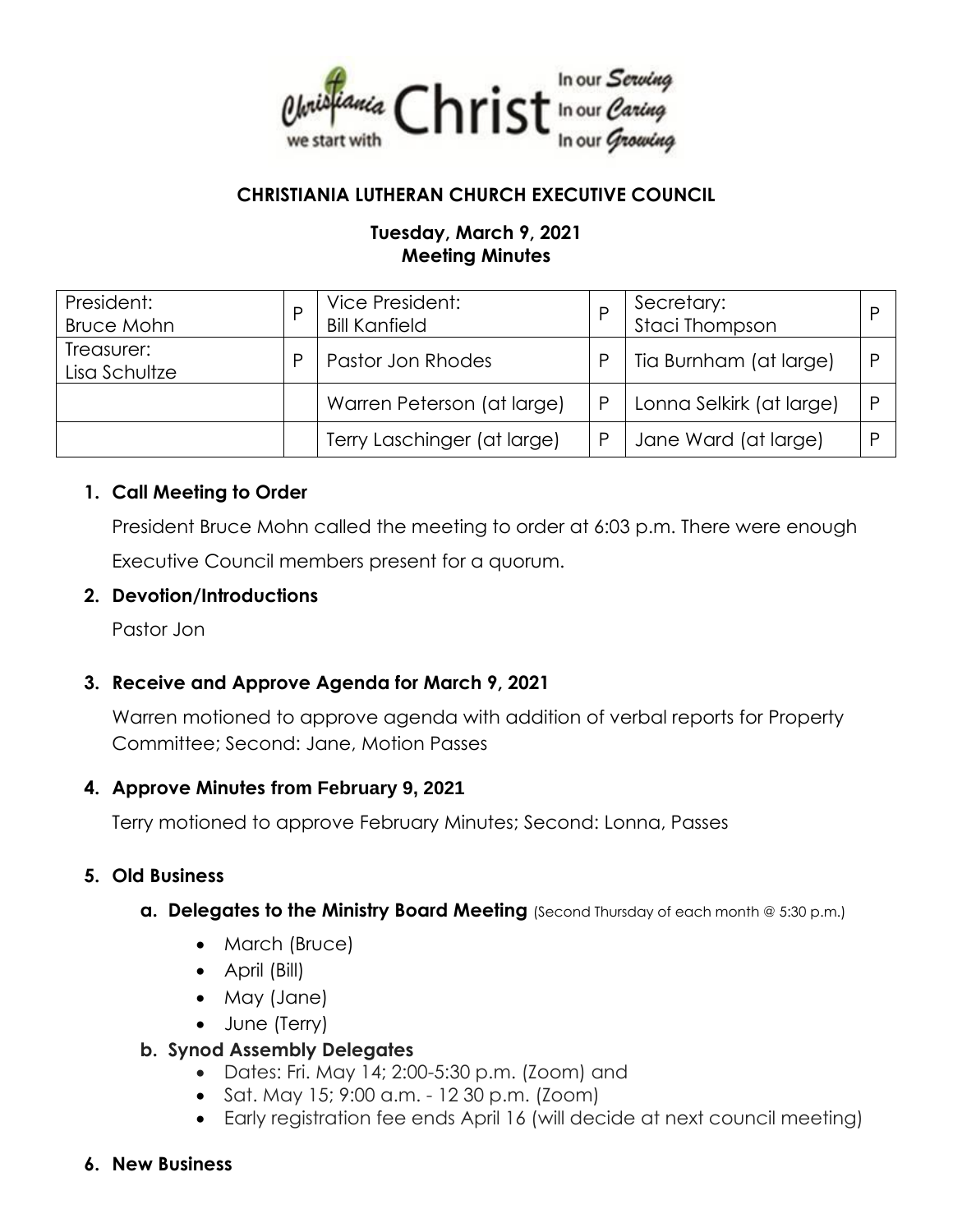- a. Approve Kim Robertson for the Personnel Committee
- b. Approve Denise Kanfield for the Financial Review Committee Warren motioned to approve Kim and Denise for these positions; Second: Bill; Motion Passes
- c. Motion to approve transfer from PEX card process to Corporate Credit Card process.
	- Corporate Credit Card will be through Old National Bank, with credit levels established. This will replace the current PEX card and Youth Debit Card.

Lonna motioned to approve the transfer from PEX card process to Corporate Credit Card; Second: Tia, Motion Passes

d. Urban Ventures is seeking permission from the church board to submit a proposal to the USDA Natural Resources Conservation Service, for a 30' x 70' hoop house that could be located at the southwest corner of the 5-acre farm.

Jane motioned for the Christiania Council to grant permission for Urban Ventures to place a hoop house on the 5-acre farm and for this endeavor to be communicated in our church newsletter. Second: Terry, Motion Passes

# **7. Council Information and Reports**

- **a. Receive Treasurer's Report**  Report provided
- **b. Receive Pastor's Report** Verbal Report provided
- **c. Receive CYF Leader's Report**  Report provided
- **d. Receive Property Committee Report**  No Report provided
- **e. Receive Ministry Board Report**  No Report provided
- **f. Receive Worship Report**  Verbal Report provided
- **g. Receive Mission Report**  No Report provided
- **h. Receive Congregational Life Report**  No Report provided
- **i.** Receive Stewardship Report No Report provided
- **j.** Receive Membership Report No Report provided
- **k. Receive Financial Review Committee Report** Report provided
- **l. Receive Re-Opening Team Report** Verbal Report provided

Jane motioned to accept all reports presented; Second: Terry; Motions Passes

# **8. Set Agenda for April 13, 2021 Meeting**